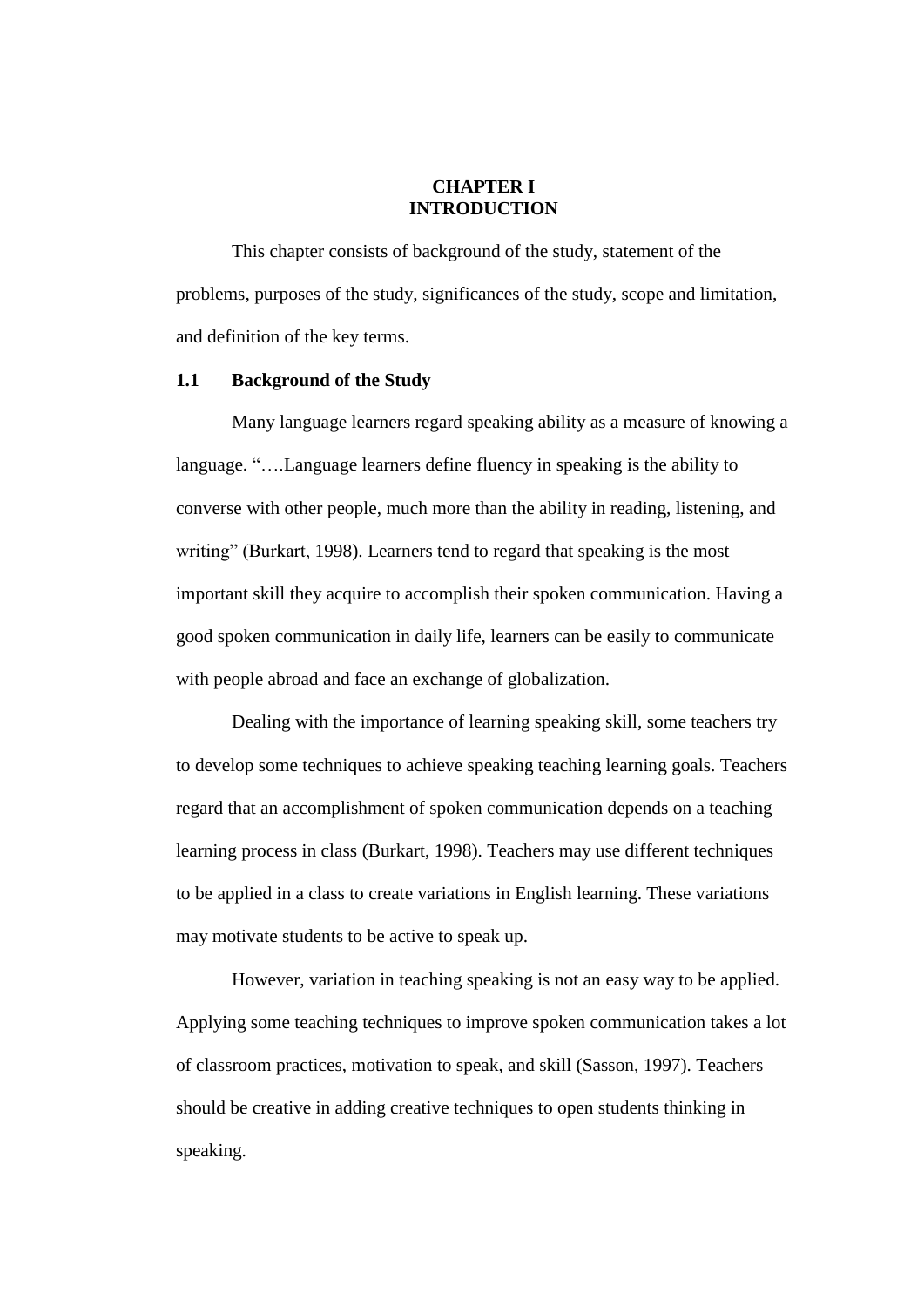Moreover, teachers now are faced to a modern kind of English teaching learning. For example, some schools apply an international standard class which offers an English learning in any main of subjects, such as Biology, Chemistry, Physics, and Math. This class requires a creative teacher to have good teaching technique to achieve English learning goal. However, learning English which is applied in some school subjects can be started from learning speaking skill. The more active students to speak, the easier it will be for them to learn English in any main of subjects.

The researcher tended to observe teaching technique in international standard class at SMPN 1 Gresik because this school is trying to propose international-based school from the successful of international standard class. That is why the teaching technique used by a teacher tends to determine the success of achieving the goal of the school.

## **1.2 Statement of the Problems**

Based on the background above, the researcher tries to analyze some problems:

1.21. What are teaching techniques used by a teacher in teaching

English speaking skill?

1.22. How does the teacher apply the speaking teaching techniques?

1.23. Why does the teacher apply the speaking teaching techniques?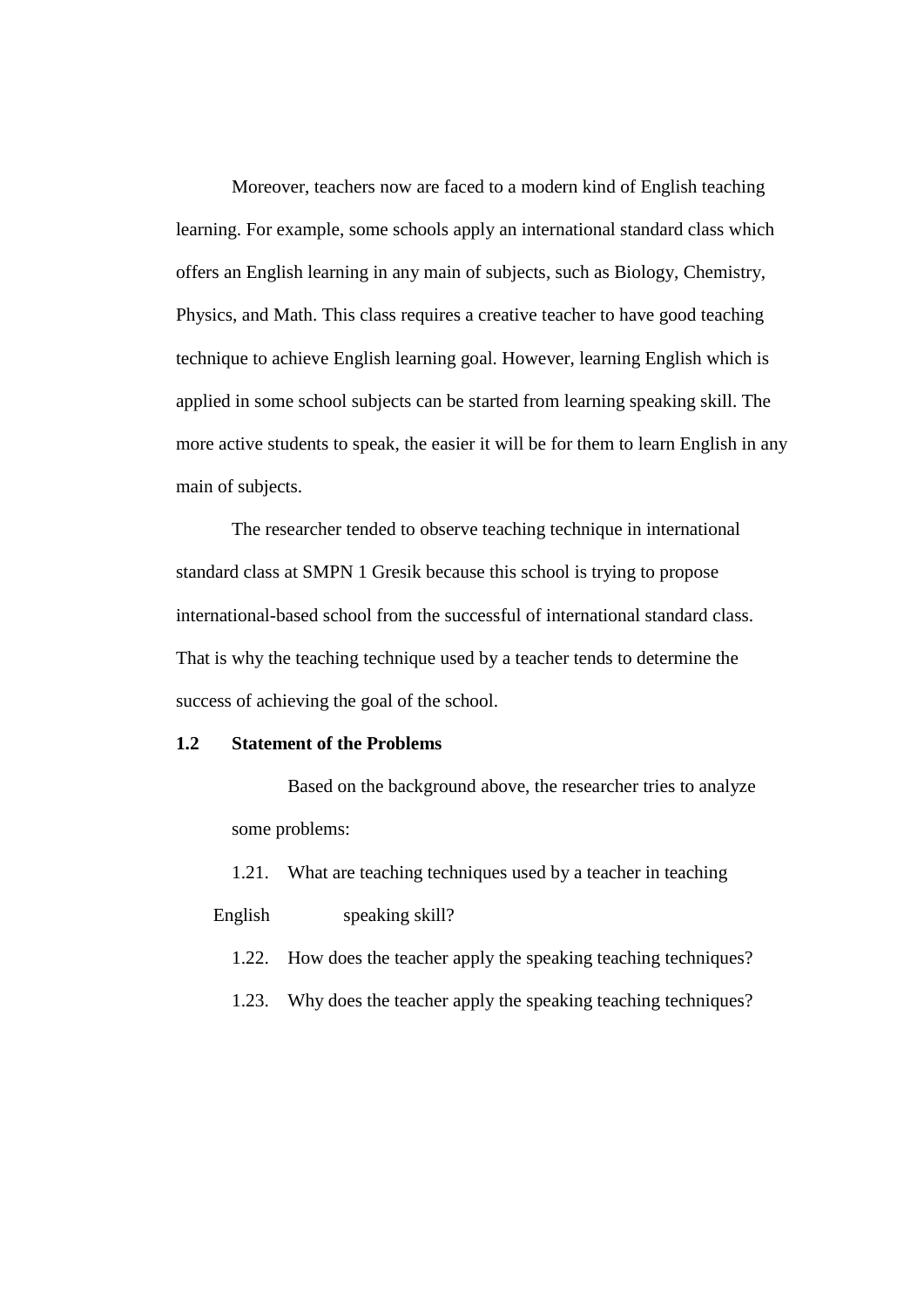### **1.3 Purposes of the Study**

Based on problem statements that are mentioned above, the purposes of the study are:

- 1.3.1 To describe what teaching techniques are used by the teacher in teaching English speaking skill
- 1.3.2 To describe how the teacher applies the speaking teaching techniques.
- 1.3.3 To describe why the teacher applies the speaking teaching techniques.

## **1.4 Significances of the Study**

Several significances can be accomplished from this study which is beneficial for teachers, students, and other researchers. For teachers, they might increase the teaching techniques to be more creative in teaching English speaking skill. Moreover, teachers could understand more about the speaking teaching techniques in approaching students to learn English and guide them in learning process.

For students, the improvement of teaching techniques done by a teacher could produce a good motivation and variation for students in studying English.

For other researchers, this study could be a good reference to develop other researches about teaching techniques.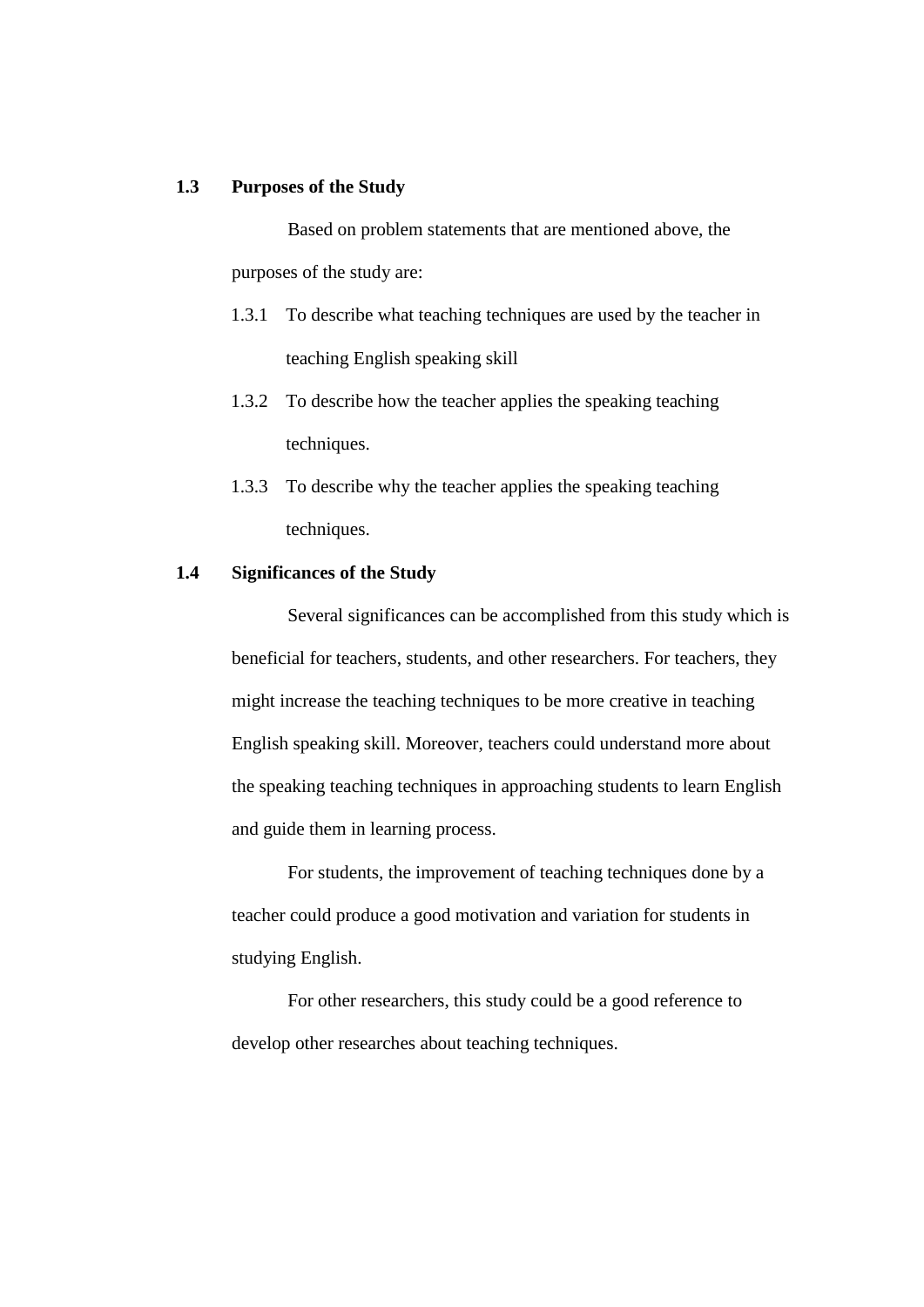# **1.5 Scope and Limitation**

The scope of this study focused on speaking teaching techniques. Meanwhile, the limitation of the study was the study tended to focus on international standard classes so that the finding of the study could only be implemented in those classes.

### **1.6 Definition of Key Terms**

To avoid ambiguity, the researcher gave definitions of some key term as follow:

#### **1.6.1 A Teaching Technique**

A teaching technique is a procedure used to accomplish a specific activity or task about learning language

[\(www.wikipedia.com\)](http://www.wikipedia.com/).

What the researcher means by teaching technique is a procedure that is used by a teacher in teaching English speaking skill in international standard class at SMPN 1 Gresik

## **1.6.2 Speaking**

Speaking is an important skill to be regarded by language learners to converse with other people (Burkart, 1998). While based on Brown (2008), speaking is an utterance of intelligible speech.